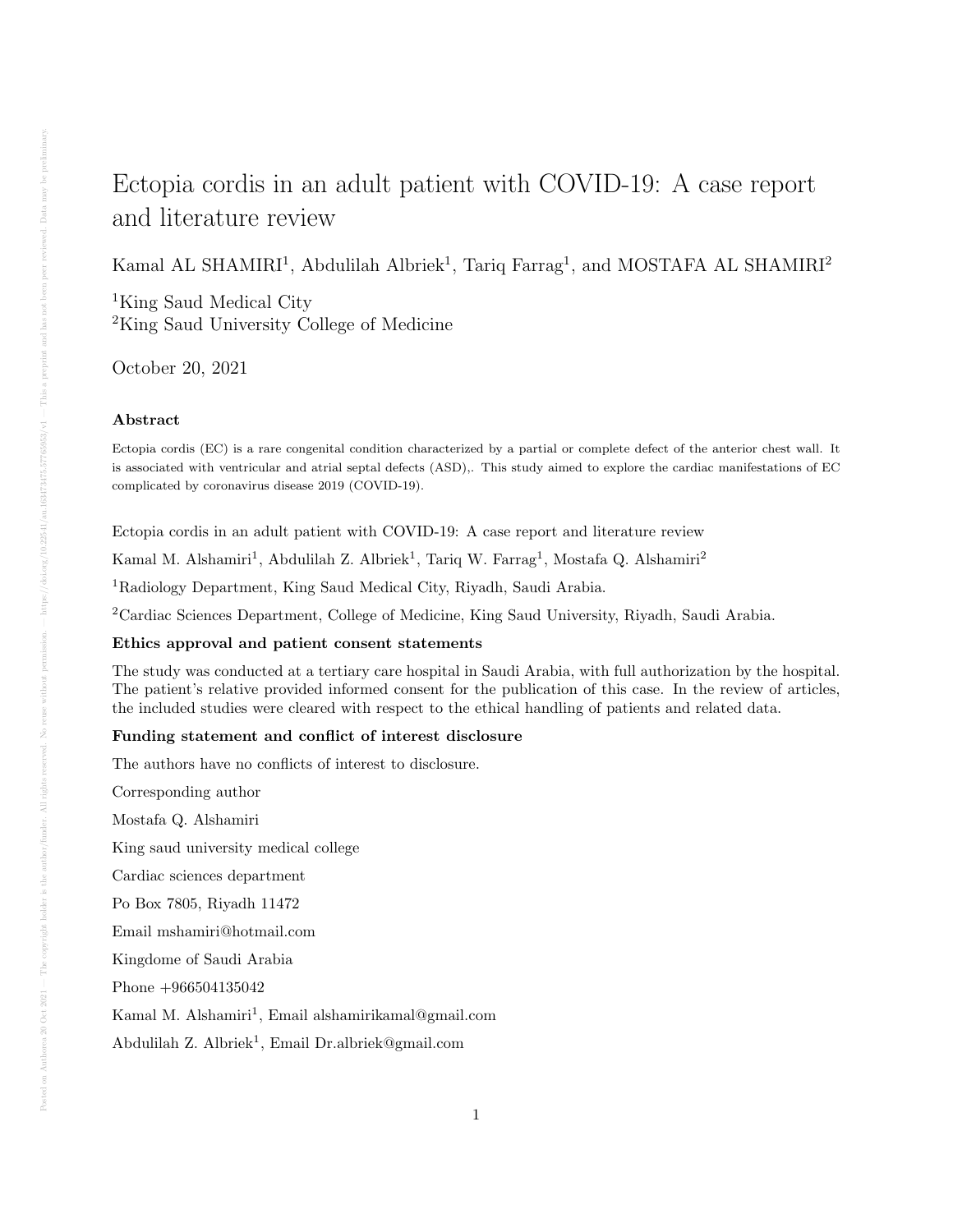Tariq W. Farrag , Email ew3atensa1@gmail.com

## Abstract

Ectopia cordis (EC) is a rare congenital condition characterized by a partial or complete defect of the anterior chest wall. It is associated with ventricular and atrial septal defects (ASD), Ebstein's anomaly, truncus arteriosus, transposition of the great vessels, tetralogy of Fallot, and hypoplastic left heart syndrome. This study aimed to explore the cardiac manifestations of EC complicated by coronavirus disease 2019 (COVID-19). A 23-year-old male, born with EC, was admitted to the hospital for acute cough and fever. The patient was diagnosed with EC and ASD by computed tomography and COVID-19 via a polymerase chain reaction swab test. Patients with ECs rarely survive till adulthood. However, due to the rarity of this syndrome, upon literature review, we did not find a case of EC with concurrent COVID-19 infection. The patient underwent the required investigations and conventional treatment such as fluid resuscitation, antibiotics administration, and full code cardiopulmonary resuscitation. The interventions performed were unsuccessful, and the patient died. This case demonstrates a patient who lived with EC and its associated cardiac anomalies but died of COVID-19 and its complications despite full resuscitation attempts. Our findings suggest that patients with EC may survive to adulthood if they have an incomplete EC, fewer intracardiac defects except for ASD, and an absence of an omphalocele.

## Key clinical message

Ectopia Cordis (EC) is a rare anomaly of unknown etiology rarely surviving to adulthood. We described EC who died of COVID-19 and its complications despite full resuscitation. patients with EC may survive to adulthood if they have an incomplete EC, fewer intracardiac , and an absence of an omphalocele.

## Introduction

During embryonic development, the cartilage bars of the sternum may fail to develop properly, leading to a sternal cleft. This results in a condition called ectopia cordis (EC), wherein the heart is outside the chest wall with either complete or partial pericardial coverage. It is extremely rare, and most patients do not survive till adulthood. Furthermore, an association of coronavirus disease 2019 (COVID-19) infection with this condition has not been reported. However, a preexisting cardiovascular disease (CVD) or a viral complication on the heart has been known to increase the risk, mortality, and morbidity of COVID-19<sup>1-6</sup>. This study aimed to present the clinical data of a patient with EC who survived till adulthood and got infected with COVID-19. The study also reviewed relevant literature to explore the cardiac manifestations of EC complicated by COVID-19.

#### Methods

The review of literature was conducted utilizing databases from PubMed, Science Direct, and Google Scholar to ensure all relevant reports on EC have been included. Headings, subjects, and medical subject terms, as well as different combinations of basic search on EC, were used to search these databases regarding cardiac anomalies and COVID-19.

Data were extracted if they met the inclusion criteria, which include the following:

- 1. Published scientific papers that focus on cases of EC
- 2. Systematic studies and medical case reports that are published in English
- 3. Associated cardiac anomaly and COVID-19 infections.
- 4. Published data between 1925 and 2020.

All compatible data based on the inclusion criteria were reviewed and summarized by at least two independent reviewers.

# Case history, investigations, treatment, outcome, and follow-up

A 23-year-old male with EC presented to the emergency department complaining of shortness of breath, fever, and cough of four days duration. He had a history of contact with a person, who was COVID-19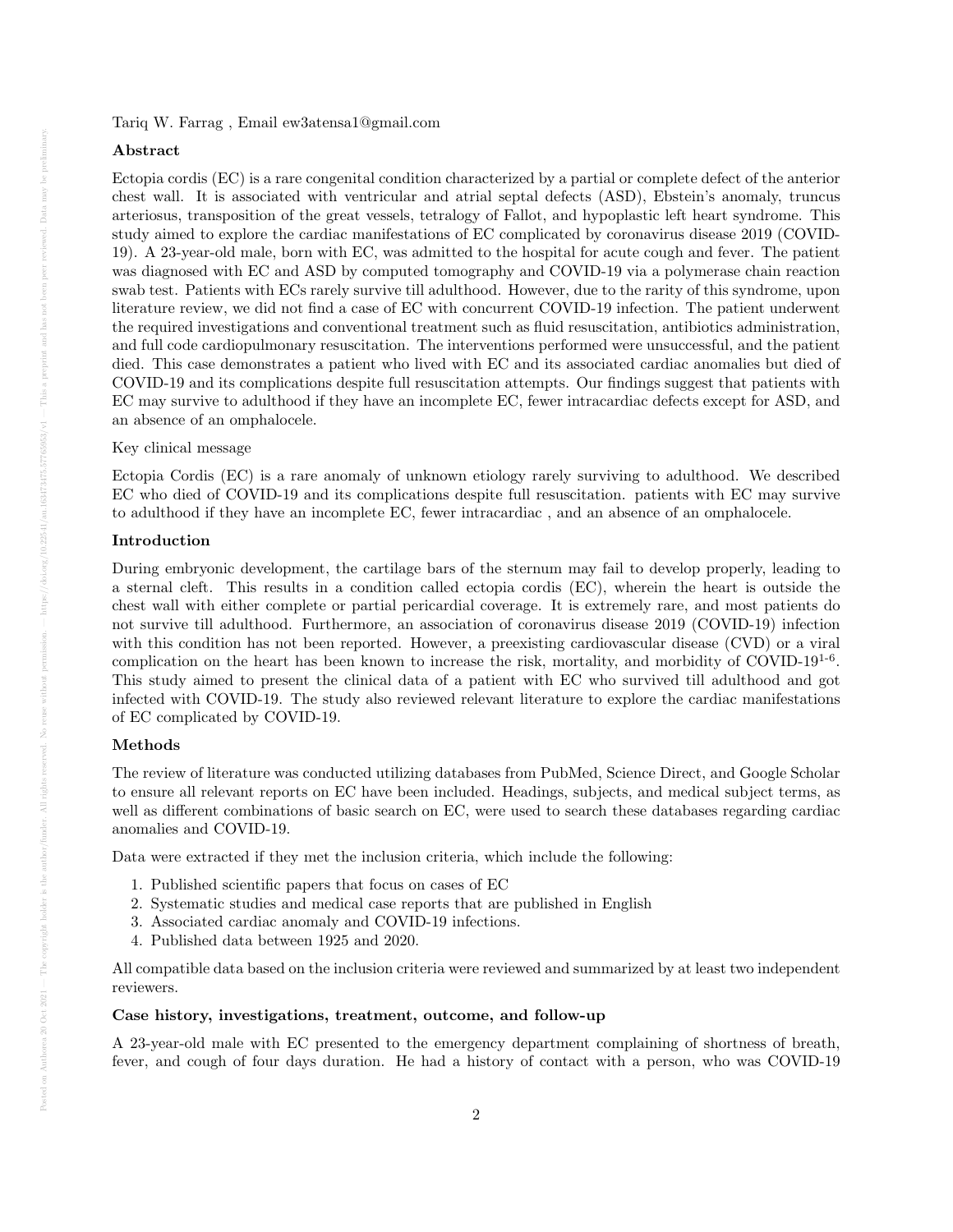#### positive.

Upon examination, the patient was febrile  $(38^{\circ}C)$ , generally ill with sinus tachycardia, central cyanosis, and oxygen desaturation on room air. Further examination revealed a bulged pulsatile mass covered with skin. Loud heart sounds and a systolic murmur were heard over the heart. An examination revealed coarse inspiratory crepitation all over the chest. The patient had a normal neurologic condition. The patient's condition deteriorated rapidly which required intubation and ventilation. Chest radiography revealed bilateral patchy opacities in both lungs in the background of questionable pulmonary edema (Figure 1). A bedside echocardiogram showed atrial septal defect (ASD), right ventricular dilatation, and normal left ventricular ejection fraction. A polymerase chain reaction (PCR) swab test was performed in addition to other laboratory workups. CT pulmonary angiogram was performed as pulmonary embolism was considered. It revealed no acute pulmonary embolism but found thoracic EC and secundum ASD (Figure 2). Ground glass opacities with peripheral distribution in computed tomography lung window image raise the possibility of underlying viral infection (Figure 3).The patient was admitted to the intensive care unit by the time the PCR swab tested positive. Troponin, creatinine phosphokinase, and renal profiles were increased. Despite full medical care with guidance from a local protocol for the care of COVID-19 patients, the patient did not respond and continued to be hypotensive. He still had low oxygen saturation despite being on a mechanical ventilator. He remained febrile, with a temperature reaching 41°C and an increased renal function profile indicating multi-organs involvement. He had a cardiac arrest requiring 10 minutes of cardiopulmonary resuscitation (CPR) until steady pulse was retained. He was administered high-dose inotropic support, but 45 minutes later, he had another cardiac arrest requiring an hour of CPR. The patient was not able to recover and was declared dead.

The causes of death were postulated to be COVID-19 infection associated with acute renal injury, acute respiratory distress syndrome, and septic shock.

## Discussion

Our case was a patient with a rare cardiac anomaly who acquired COVID-19 from contact with a person who was confirmed to be COVID-19 positive. He had contact with this person 10 days before presentation to the emergency department with symptoms compatible with COVID-19. The patient succumbed within a few hours of the medical encounter with a cascade of oxygenation and renal function deterioration that ended in shock and cardiopulmonary arrest. Imaging excluded pulmonary thrombosis to explain the fulminant hospital course.

EC is a rare congenital defect with an estimated prevalence of  $5.5-7.9$  per million live births<sup>7</sup>. The first report of EC was in 1706<sup>8</sup>. The cause of EC is unknown, and most cases are sporadic and usually observed in newborns or children<sup>9</sup>. Byron classified EC into four types: cervical, thoracic, thoracoabdominal, and abdominal<sup>10</sup>. Thoracic and thoracoabdominal EC account for about  $85\%$  of the cases<sup>11</sup>. Several congenital cardiac anomalies have been reported to be associated with EC in  $82.2\%$  of cases<sup>12</sup>, including ventricular defect and ASD, Ebstein's anomaly, truncus arteriosus, transposition of the great vessels, tetralogy of Fallot, and hypoplastic left heart syndrome<sup>13</sup>. ASD occurred in  $53\%$  of the cases<sup>14</sup>. Our patient was documented to have ASD by CT angiography.

The heart can often be seen as a pulsating mass through the skin. In a partial EC, as seen in our patient, the heart is covered by the pericardium. Meanwhile, in a complete thoracic EC, the heart is displaced outside the thoracic cavity without a pericardial cover  $15,16$ .

A few patients with pulmonary arterial hypertension and chronic thromboembolic pulmonary hypertension (CTEPH) suffer from COVID-19. The case fatality rate of these patients was higher that that in the general population<sup>17</sup>. However, in our case, there was no evidence of CTEPH on CT angiography.

The prognosis of thoracic EC is generally poor, and those who survive usually had fewer cardiac defects<sup>18</sup>. The morbidity and mortality of EC are reduced when there is no concurrent omphalocele, such as in the case of our patient. An omphalocele is a sac containing organs, such as the bowel, liver, etc., that remains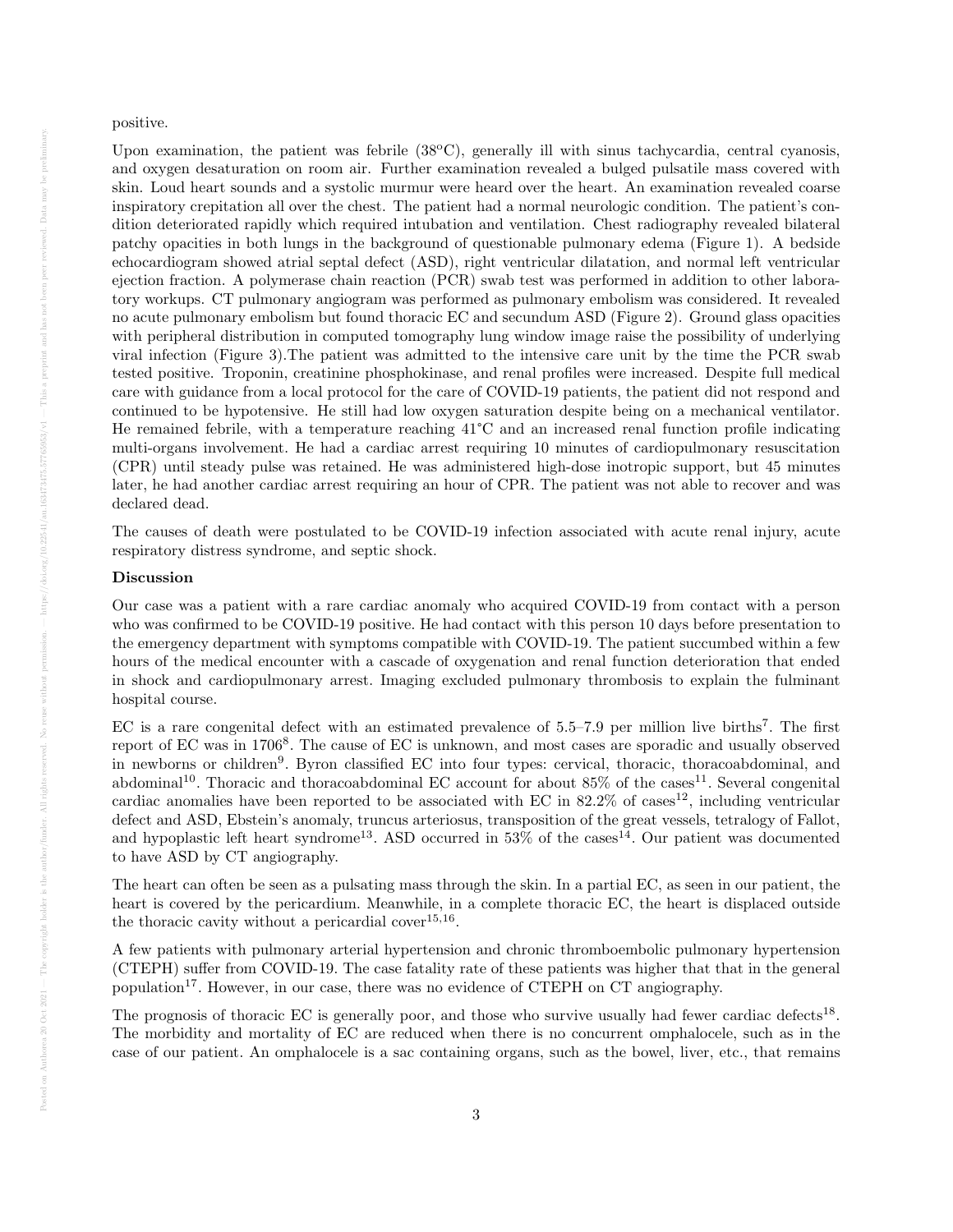outside the abdominal cavity<sup>19</sup>.

There are no reports in the literature of adults with EC. Our patient may have survived until adulthood because his EC was only partial, had fewer intracardiac associated defects except for an ASD, and absence of an omphalocele.

Without a co-existing COVID-19 infection, the treatment for this condition would be surgical repair. The first repair for EC was attempted in 1925 by Cutler and Wilens<sup>20</sup>. Koop (1975) reported the first successful repair of thoracic  $EC^{21}$ . In our case, our patient was in a severe condition due to the concurrent COVID-19 infection. There was no time to manage the patient's cardiac anomaly.

In conclusion, EC and its associated anomalies are rare. Most patients do not survive to adulthood. Survival to adulthood is associated with fewer associated anomalies. However, a co-existing COVID-19 infection leads to a poor prognosis for any CVD and much more for complex cardiac anomalies such as EC. This report highlights the fact that EC may present with a clinical combination of spectral cardiac defects, and survival to adulthood may depend on the number of associated cardiac anomalies and having a partial rather than complete EC. The authors hope that this article sheds light on cases of patients with rare congenital cardiac anomalies who subsequently get infected with COVID-19. This may help this special group of patients as we can ensure to provide them with early treatment and refer them to an advanced care facility to avoid death.

Acknowledgments: The authors acknowledge the support of the medical imaging administration at King Saud Medical City.

# References

- 1. Huang,C.Yeming Wang,Xingwang Li, Jianping Zhao, Yi Hu et al. 2020. Clinical features of patients infected with the 2019 novel coronavirus in Wuhan, China. Lancet 395:497-506.
- 2. Wang, D., Hu, B., Hu, C., Zhu, F., Liu, X., Zhang, J., Wang, B., Xiang, H., Cheng, Z., Xiong, Y., Zhao, Y., Li, Y., Wang, X., and Peng, Z. 2020. Clinical characteristics of 138 hospitalized patients with 2019 novel coronavirus-induced pneumonia in Wuhan, China. JAMA 323(11):1061-1069.
- 3. Zhou, F., Yu, T., Du, R., Fan, G., Liu, Y., Liu, Z., Xiang, J., Wang, Y., Song, B., Gu, X., Guan, L., Wei, Y., Li, H., Wu, X., Xu, J., Tu, S., Zhang, Y., Chen, H., and Cao, B. 2020. Clinical course and risk factor formality of adult inpatients with COVID-19 in Wuhan, China: A retrospective cohort study. Lancet 395:1054-1062.
- 4. Guan, W. J. Zheng-Yi-Ni, Yu Hu, Wen-hua Liang, Chun-quan Ou, Jian-xing He, et al. 2020. Clinical characteristics of coronavirus disease 2019 in China. N Engl J Med,2020 , 382:1708-1720
- 5. Wu, Z., and McGoogan, J. M. 2020 Characteristics of and important lessons from the coronavirus disease 2019 (COVID-19) outbreak in China: Summary a report of 72314 cases from the Chinese Center for Disease Control and Prevention. JAMA 323(13):1239-1242.
- 6. Ruan, Q., Yang, K., Wang, W., Jiang, L., and Song, J. 2020. Clinical predictors of mortality due to COVID-19 basedon an analysis of data of 150 patients from Wuhan, China. Intensive Care Med 46:846-848.
- 7. Shad, J., Budhwani, K., and Biswas, R. 2012. Thoracic ectopia cordis. BMJ Case Reports 2012:bcr1120115241.
- 8. Kaplan, L. C., Matsuoka, R., Gilbert, E.F., Opitz, J.M., and Kurnit, D.M. 1985. Ectopia cordis and cleft sternum: evidence for mechanical teratogenesis following rupture of the chorion or yolk sac. Am J Med Genet 21:187-202.
- 9. Pamidi, N., Vollala, V.R., Nayak, S., and Bhat, S. 2008. Ectopia cordis and amniotic band syndrome. Arch Med Sci 4:208-211.
- 10. Cabrera, Aa, Rodrigo, D., Luis, M.T., Pastor, E., Galdeano, J.M., and Esteban, S. 2002. Ectopia cordis and cardiac anomalies. Rev Esp Cardiol 55:1209-1212.
- 11. Ghritlaharey, R.K., Gupta, G., Kushwaha, A.S., and Chanchlani, R. 2007. Ectopia cordis thoracalis with cystic hygroma, syndactyly and cleft lip and cleft palate. J Indian Assoc Pediatr Surg 12:54-55.
- 12. Amato, J.J., Jonathan, Z., and Talwalkar, N.G. 1995. Single stage repair of thoracic ectopia cordis.